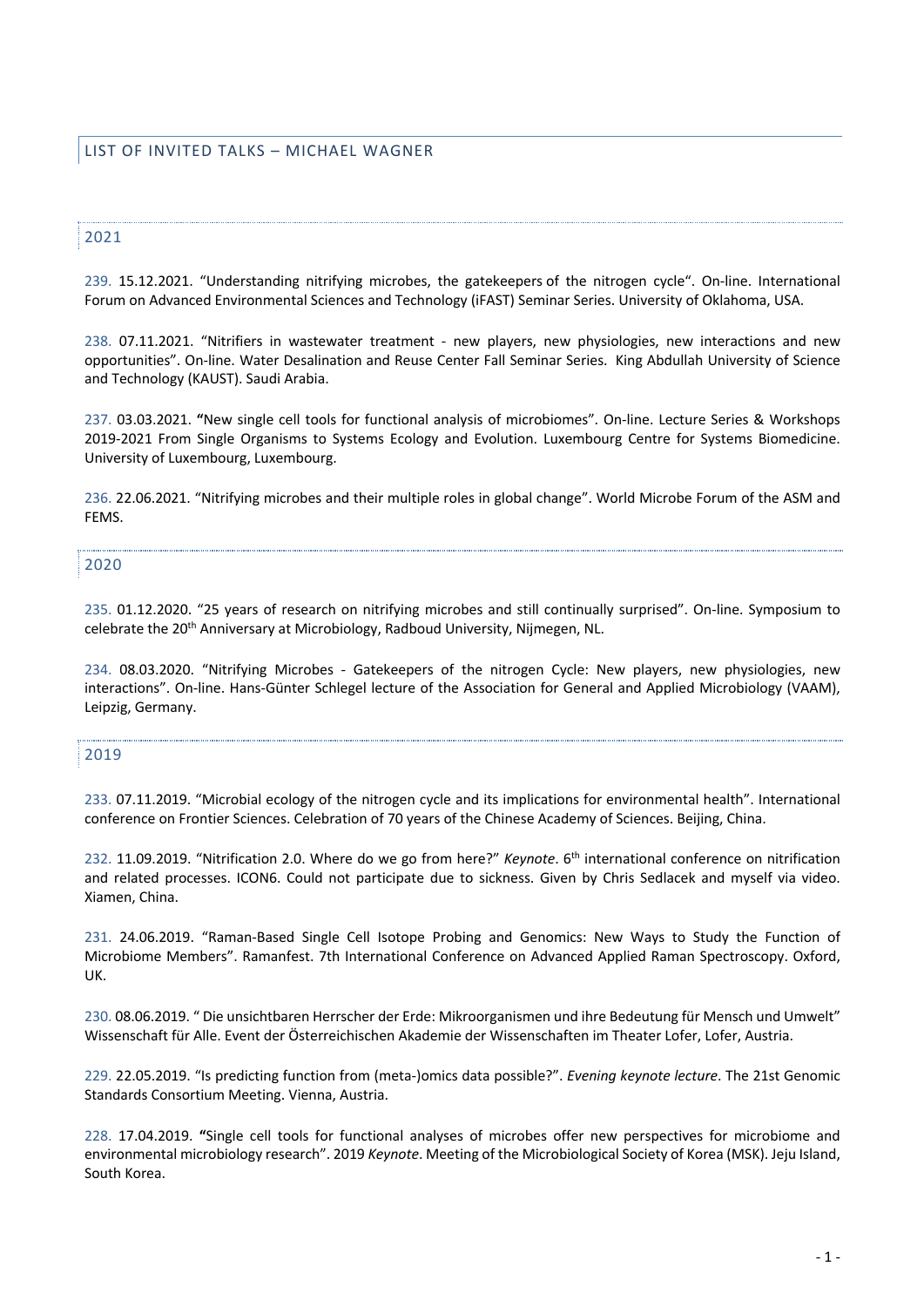227. 08.04.2019. "My road to Aalborg" *Inauguration talk* for distinguished professorship at the Aalborg University, Denmark.

226. 06.03.2019. "Characterizing the microbiome - challenges and future perspectives". *Keynote* at the Microbiome Definition Workshop of the EU-funded MicrobiomeSupport Consortium. Tulln, Austria.

## 2018

225. 23.11.2018. "The gut-brain axis". 20<sup>th</sup> meeting of the Austrian Society of Neuropsychopharmacology and Biological Psychiatry. Vienna. Austria.

224. 26.10.2018. **"**New single cell techniques for functional analyses of microbiomes**".** EMBO member's meeting 2018. Heidelberg, Germany.

223. 10.10.2018. "Single cell tools for functional analyses of microbes offer new perspectives for microbiome and environmental microbiology research" Oxford University, UK.

222. 19.09.2018. "A new perspective on microbes formerly known as ammonia- and nitrite-oxidizers". 23<sup>rd</sup> European Nitrogen Cycle Meeting. *Opening plenary lecture*. Alicante, Spain.

221. 16.08.2018. "25 years of functional analyses of microbes in their natural environment". *Jim Tiedje Award Plenary Lecture*. ISME-17 meeting of the International Society for Microbial Ecology. Leipzig, Germany

220. 03.03.2018. New insights into N-cycle microbiology: Combining omics, chemical imaging, and physiology". University of Queensland, Australia

219. 23.07.2018. "Nitrification: How new discoveries changed our perception of this key process in the global nitrogen cycle". Australian Institute of Marine Science (AIMS). Townsville, Australia

218. 10.04.2018. "Microbiomes: State of the knowledge and perspectives". Meeting of the Bavarian Academy of Sciences. Munich, Germany.

#### 2017

217. 13.12.2017. "Unexpected functional traits of ammonia-oxidizing *Thaumarchaea*" GdR *Archaea* meeting: From environmental biodiversity to fundamental cellular processes. Lyon, France

216. 06.12.2017. "Die Welt in unserem Inneren: Die geheime Macht des Mikrobioms". Christmas Lecture; Department of Laboratory Medicine, Medical University of Vienna.

215. 27.11.2017. "Where sequencing ends and (single cell) physiology begins". Aalborg University, Villum Foundation Celebration Lecture, Denmark.

214. 26.10.2017. **"**Unexpected features of complete nitrifiers (Comammox)". University of East Anglia (UEA), School of Environmental Sciences, Norwich. UK

213. 23.10.2017. "Functional microbiome analysis with single cell resolution"**.** CeMMinar. Research Center for Molecular Medicine of the Austrian Academy of Sciences (CeMM), Vienna, Austria.

212. 20.10.2017. "Functional analyses and targeted single cell genomics of microbes by Raman microspectroscopy". Workshop on FTIR Spectroscopy in Microbiological and Medical Diagnostics. Robert Koch-Institute, Berlin, Germany.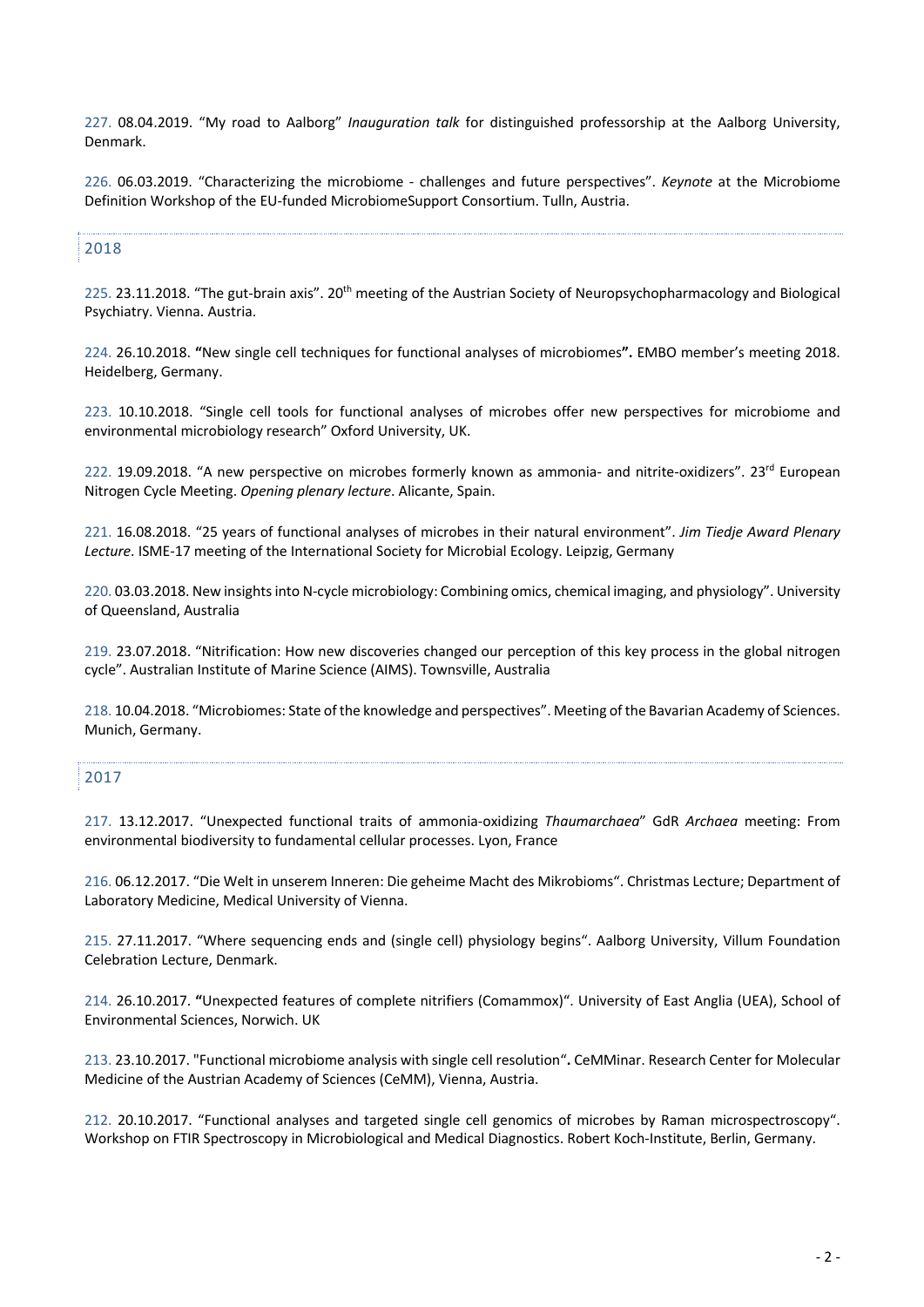211. 29.08.2017. "A new perspective on microbes formerly known as ammonia- and nitrite-oxidizers". International Workshop on Marine Geomicrobiology 2017. Sandbjerg Manor, Denmark

210. 14.08.2017. "It's the singer not the song: How the comammox discovery changes our perception of nitrification". Aalborg University, Denmark.

# 2016

209. 14.11.2016. Nitrification revisited with single cell tools**.** Annual Congress of the Danish Microbiological society (DMS). *Plenary talk*. Copenhagen, Denmark.

208. 12.10.2016. Nitrification 2.0: The discovery of Comammox, cyanate-degrading nitrifiers, and reciprocal feeding. Biozentrum Klein Flottbek. University of Hamburg. Germany.

207. 04.09.2016. Nitrification revisited: The discovery of Comammox, cyanate-degrading nitrifiers and reciprocal feeding". IWA Microbial Ecology in Water Engineering & Biofilms joint specialist conference. *Plenary talk.* Copenhagen, Denmark.

206. 22.08.2016. "Things you can do with heavy water: Microcolony mini-metagenomics of active nitrifiers". 16th International Symposium on Microbial Ecology (ISME 16). Talk in a session on Genomics and ecophysiology of single microbial cells that I also convened. Montreal, Canada.

205. 01.08.2016. "Nitrification 2.0: Growth on Cyanate and Complete Nitrification by One Organism". Gordon Research Conference on the Molecular Basis of Microbial One-Carbon Metabolism. Waterville Valley, NH USA.

204. 24.06.2016. "Microbes and the global nitrogen cycle: new players, new pathways, and unexpected interactions". Austrian Academy of Sciences. Meeting of the Division of Mathematics and the Natural Sciences. Vienna. Austria.

203. 23.05.2016**. "**Tracking the Activity of Microbes in the Environment and in Hosts Using Raman Microspectroscopyand NanoSIMS-based Single Cell Isotope Probing Techniques". Institute of Hydrochemistry. Technische Universität München, Munich, Germany.

202. 21.03.2016. **"**Tracking the activity of gut microbes using single cell isotope probing techniques". Group Seminar of Sarkis Mazmanian Lab. Caltech, Pasadena USA.

201. 15.03.2016. "Nitrification 2.0: Growth on cyanate and the discovery of Comammox". Occidental College, Los Angeles, California, USA.

200. 10.03.2016. **"**Tracking the activity of microbes in the environment and in hosts using single cell isotope probing techniques". Micro-Mornings at the Center of Environmental Microbial Interactions. Caltech, Pasadena, USA.

199. 12.02.2016. "Tracking the activity of microbes in the environment and in hosts using single cell isotope probing techniques**"** California State University, Northridge, USA.

198. 25.01.2016. **"**Nitrification revisited with single cell tools". Division of Geological and Planetary Sciences Seminar. Caltech, Pasadena, USA.

# 2015

197. 17.12.2015 "Nitrification revisited: The discovery of Comammox, cyanate- degrading nitrifiers, and reciprocal feeding". Exploring Diversity of Life Workshop. Hosted by Global Viral and DOE's Joint Genome Institute. Pacifica, Ca., USA.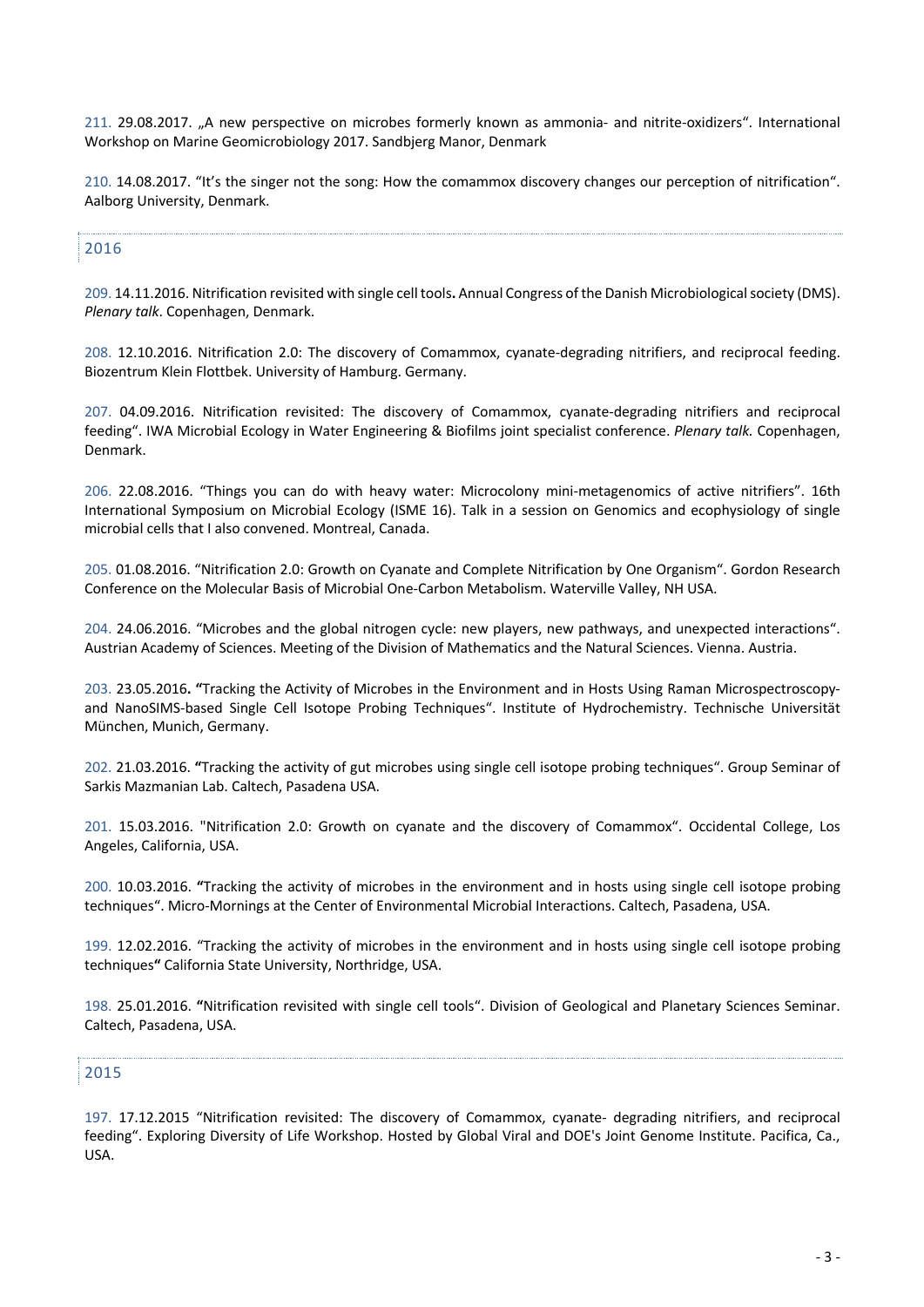196. 29.11.2015. **"**Nitrification revisited: The discovery of Comammox, cyanate- degrading nitrifiers, and reciprocal feeding**".** Keynote lecture at the Ecology of Soil Microorganisms 2015 meeting in Prague, Czech. *Plenary talk.*

195. 21.08.2015. "Are environmental microbiologists simplistic? Towards an understanding of the actual metabolic versatility of nitrifiers". Summer Seminar of the Department of Biotechnology, Chemistry, and Environmental Engineering, Aalborg University, Denmark.

194. 13.08.2015. "Nitrification 2.0: Growth on cyanate and the discovery of Comammox". Center for Microbial Communities. Aalborg University, Denmark

193. 16.07.2015. "Let's sequence functionally important microbes: Single cell stable isotope sorting by Raman microspectroscopy". Gordon Research Conference on Applied and Environmental Microbiology. *Keynote talk* Mount Holyoke, USA.

192. 01.07.2015. "Nitrifiers revisited: Unexpected physiologies and interactions". 4th International Conference on Nitrification (and Related Processes) - ICoN4. *Keynote lecture*. Edmonton, Alberta, Canada.

191. 01.06.2015. "Nitrification revisited with single cell tools: Unexpected physiologies and interactions of ammoniaoxidizing microbes" 115. General Meeting of the American Society of Microbiology (ASM). *Plenary lecture*. New Orleans, USA.

190. 02.03.2015. "Foraging on the host: In vivo physiological studies of microbes in the human gut and in sponges". Lecture series of the Alfred Krupp Wissenschaftskolleg. Greifswald, Germany.

### 2014

189. 19.11.2014. "Tracking the activity of microbes in the environment and in hosts using single cell isotope probing techniques". Closing plenary lecture. Joint conference PROMISE and BacFood Net. Persistent lifestyles of food-borne pathogens and its consequence. AGES. Vienna, Austria.

188. 26.10.2014. " From meta-omics to function of individual microbes: Single cell physiology in environmental microbiology and host-microbiome research". 2014 Annual Meeting on Microbial Ecology. Microbial Ecology Committee, Ecological Society of China. Beijing, China.

187. 25.10.2014. " From meta-omics to function of individual microbes: Single cell physiology in environmental microbiology and host-microbiome research". Tsinghua University. Beijing, China.

186. 24.10.2014. " From meta-omics to function of individual microbes: Single cell physiology in environmental microbiology*". Einstein Professorship Lecture*. Nanjing Institute of Geography and Limnology. Nanjing, China.

185. 21.10.2014. "Single cell isotope probing via Raman microspectroscopy and NanoSIMS: New ways for functional analyses and targeted sorting of microbes in environmental and medical samples". Qingdao Institute for Bioenergy and Bioprocess Technology, China.

184. 15.07.2014. "Functional analyses of microbial cells in complex systems with single cell resolution". Symposium of the Graduate School Biological Sciences Konstanz, Germany.

183. 24.04.2014. "Functional analyses of microbes by Raman-based single cell stable isotope probing and sorting". Spring meeting of the Infrared & Raman Discussion Group (IRDG) at the TU Vienna. Vienna, Austria.

182. 11.4.2014. "Molecular Microbial Ecology is Coming of Age: From Inventory Lists To Functional Analyses". Lecture in the framework of the presentation of a honorary doctorate of the University of Aalborg to me. Aalborg, Denmark.

181. 14.02.2014. "Single cell isotope probing via Raman microspectroscopy: a new way for functional analyses of microbes in environmental and medical samples". Symposium on Advanced Single Cell Biotechnology. Kroto Research Institute. University of Sheffield, UK.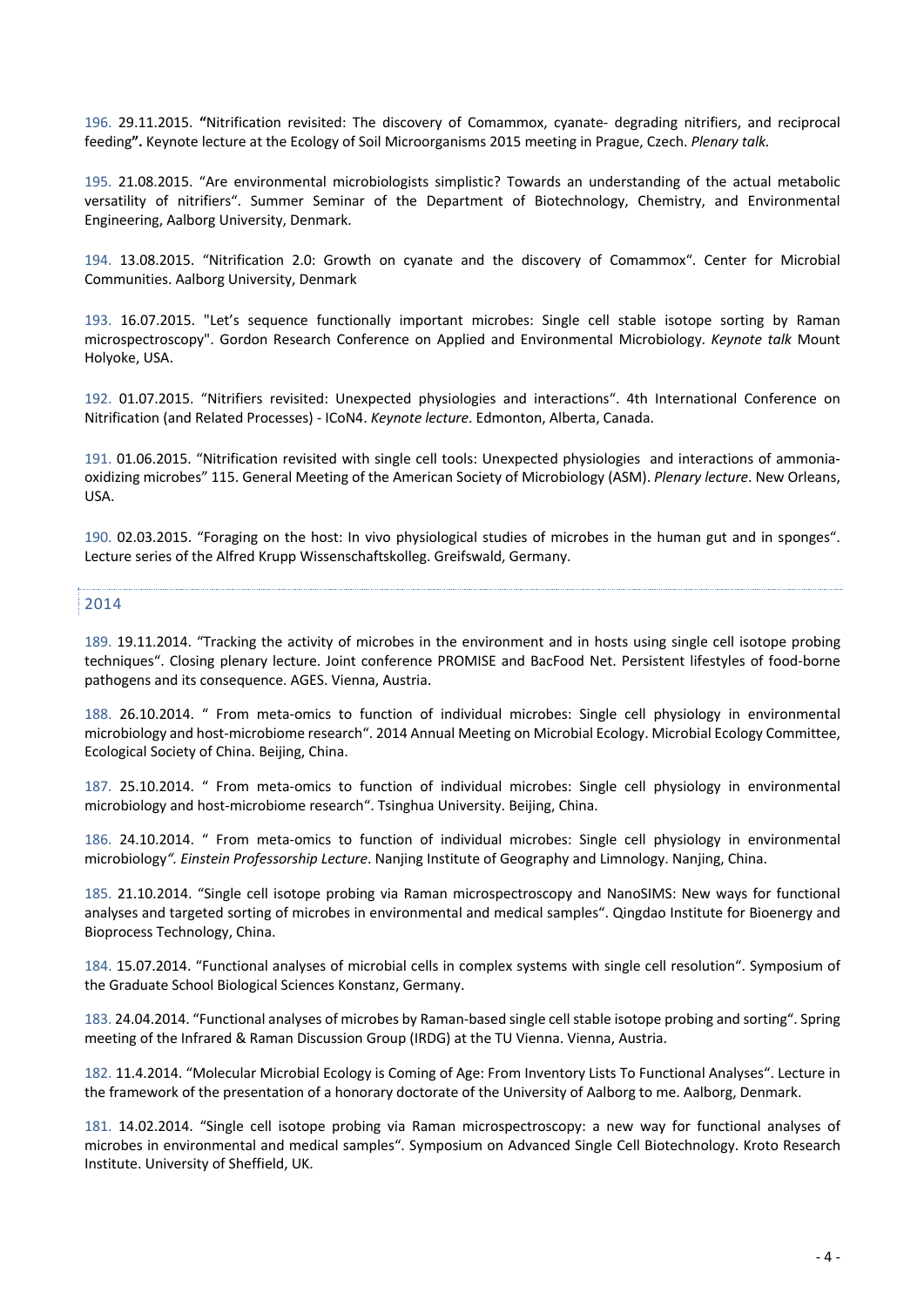180. 31.01.2014. "Deciphering host-microbe interactions by single cell stable isotope probing*"* Institut Pasteur, France.

179. 30.01.2014. "A new perspective on *Thaumarchaeota*: More than ammonia oxidizers". Department of Microbiology. Université d'Orsay, France.

# 2013

178. 08.12.2013. "Single cell isotope probing via Raman microspectroscopy: A new way for functional analyses of microbes in environmental and medical samples". Institut für Photonische Technologien. Jena, Germany.

177. 26.11.2013. "Measuring the Function of Microbial Cells in Environmental and Medical Samples by Single Cell Stable Isotope Probing". Microbial Diversity for Science and Industry Meeting of the Belgium Society for Microbiology (BSM); Brussels, Belgium.

176. 03.09.2013. "From (meta)omics to function: Physiological analyses of *Thaumarchaeota"*. *Plenary talk* at the 3rd International Conference on Nitrification (ICoN3), Tokyo, Japan.

175. 02.09.2013. "How to become a N-cycle researcher – a personal perspective". *Plenary talk* at the young scientist workshop at the 3<sup>rd</sup> International Conference on Nitrification (ICoN3), Tokyo, Japan.

174. 23.08.2013. "Single cell functional analyses of gut microbiota" University of Aarhus, Denmark.

173. 21.08.2013. "From meta-omics to function of individual microbes: Single cell physiology in environmental microbiology and host-microbiome research". Talk at the Opening Event of the Center for Microbial Communities at the University of Aalborg, Denmark.

172. 15.08.2013. "New trends in functional analyses of single microbial cells". University of Aalborg. Denmark.

171. 13.08.2013. "An introduction to Raman-microspectroscopy in microbial ecology". University of Aalborg. Denmark.

170. 06.05.2013. "Single cell stable isotope probing for investigating host-microbe interactions". Biozentrum Basel. Basel, Switzerland.

169. 22.01.2013. "The Nitrifiers Revisited - New Members, New Physiologies, and New Evolutionary Links". 2nd Water Research Conference. Singapore.

# 2012

168. 05.10.2012. "From Meta-Omics to Function of Individual Microbes: Single Cell Physiology in Environmental Microbiology and Host-Microbiome Research". Ceremonial Lecture in the framework of the opening of the Copenhagen Microbiology Center (CMC), Copenhagen, Denmark.

167. 24.09.2012. "NanoSIMS-basierte hochauflösende Element- und Isotopenanalyse: Ein neuer Ansatz zum funktionellen Verständnis von Mikroorganismen". Hauptvortrag auf der 17. Arbeitstagung für angewandte Oberflächenanalytik (AOFA 17). Soest, Germany.

166. 21.08.2012. "You are what you eat but not always what omics predicts: On the importance of single cell ecophysiology of microbes". *Plenary talk* at the ISME 14 meeting in Copenhagen, Denmark.

## 2011

165. 22.11.2011. "Deciphering the Functions and Interactions of Microbes in their Environment with Single Cell Resolution". Eidgenössische Technische Hochschule (ETH) Zürich, Switzerland.

164. 07.07.2011. "Who eats what in sponges: Pyrosequencing and NanoSIMS analyses of microbial sponge symbionts". Microbial Interactions in Marine Systems (MIMAS)-Symposium, Greifswald, Germany.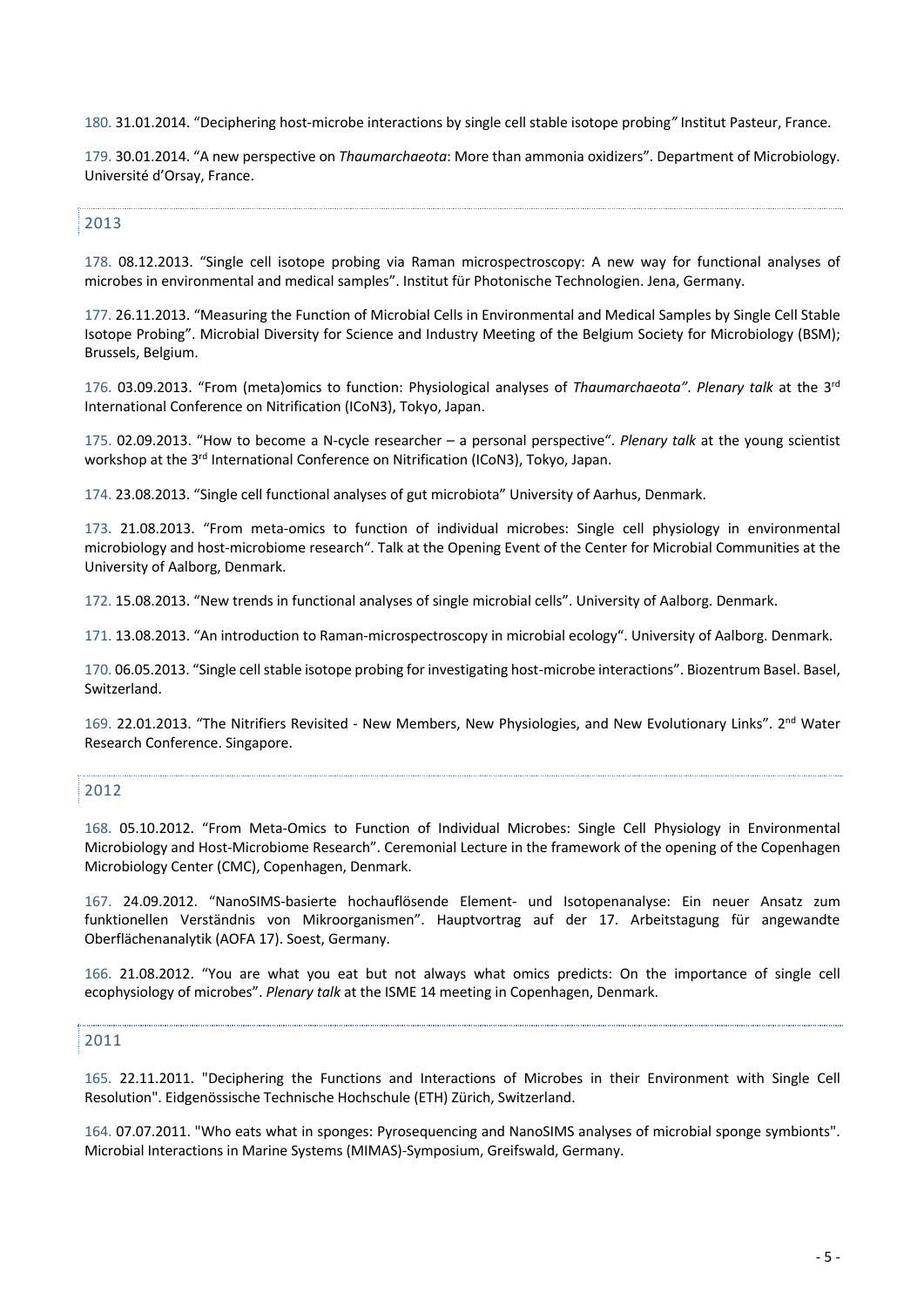163. 04.07.2011. "From Model Organisms to the Wilderness: New insights into the Evolution and Metabolic Repertoire of Nitrifiers". 2nd International Conference on Nitrification, 16th European N cycle meeting (Joint ICoN2/16th ENC Meeting). Nijmegen, Netherlands.

162. 28.06.2011. "Live and let die: Raman and NanoSIMS-based ecophysiological analyses of microbes". 4th Congress of European Microbiologists FEMS 2011. Geneva, Switzerland.

161. 21.06.2011. "rRNA Content of Microbial Cells, Detection Limits of FISH and Signal Amplification Strategies", 1<sup>st</sup> Bremen FISH camp. Max-Planck-Institute for Marine Microbiology, Bremen, Germany.

160. 20.06.2011. "Raman-FISH: Combining Chemical Imaging with In situ Identification of Microbes" 1<sup>st</sup> Bremen FISH camp. Max-Planck-Institute for Marine Microbiology, Bremen, Germany.

159. 20.05.2011. "Die unsichtbaren Herrscher der Erde: Im Labor nicht anzüchtbare Mikroorganismen und ihre Bedeutung für Mensch und Umwelt". Rotary Club Wien, Vienna, Austria.

158. 19.05.2011. Speziesdefinitionen und -konzepte der Mikrobiologie: "Von Einheitsgrößen zur Evolutionstheorie. Natural History Museum Vienna, Austria.

157. 28.04.2011. Our Earth, the planet of uncultured bacteria: An expedition to functionally characterize novel microbes with major environmental and medical importance. General Assembly of the Hungarian Society for Microbiology, Budapest, Hungary.

156. 13.04.2011. Raman microspectroscopy and NanoSIMS as new tools for analyzing the physiology of microbes within their hosts. FEMS-Leopoldina Meeting on "Emerging Topics in Microbial Pathogenesis", Würzburg, Germany.

155. 05.04.2011. New Nitrifiers: Surprising diversity and unexpected physiological properties. *Plenary talk.* Annual Conference of the Association for General and Applied Microbiology (VAAM), Karlsruhe, Germany.

154. 21.03.2011. Looking inside: Deciphering the physiological activity of microbes within hosts by Raman microspectroscopy and NanoSIMS. Helmholtz Center Munich, Germany.

153. 26.01.2011. Looking inside: Deciphering the physiological activity of microbes within hosts by isotope labelling and single cell tools. Max von Pettenkofer Institute, Munich, Germany.

# 2010

152. 01.12.2010. From Meta-Omics to Ecophysiology: Raman and NanoSIMS-based direct Observations of the Function of Individual Microbial Cells. "Small things, big ideas" - joint meeting of the New Zealand Microbiological Society and NZ Society for Biochemistry & Molecular Biology. Auckland, New Zealand.

151. 21.10.2010. Unsichtbare Vielfalt - Millionen unerforschte Mikroorganismen beeinflussen Mensch und Umwelt. Biodiversity day at the Natural History Museum Vienna, Austria.

150. 17.09.2010. Discovery and Characterization of Novel Nitrifiers. Enzymology and ecology of the nitrogen cycle meeting of the Biochemical Society, Birmingham, UK.

149. 27.08.2010. Discovery and Characterization of New Nitrifiers on a Single Cell Level. 13th International Symposium on Micorbial Ecology (ISME 13), Seattle, USA.

148. 24.06.2010. Nitrification revisited: New players and new physiologies. 69th Annual Assembly of the Swiss Society for Microbiology. ETH Zürich, Switzerland.

147. 24.05.2010. Phylogenetic and Ecophysiological Diversity among Ammonia-oxidizing *Thaumarchaeota*. "*Crenarchaeota*: Reevaluation of the Evolution, Physiology, and Cell Biology of an Archaeal Kingdom" ASM General Meeting 110th; San Diego, USA.

146. 11.03.2010. "Die unsichtbaren Herrscher der Erde: Mikroorganismen und ihre Bedeutung für Mensch und Umwelt" Austrian Academy of Sciences. Vienna, Austria.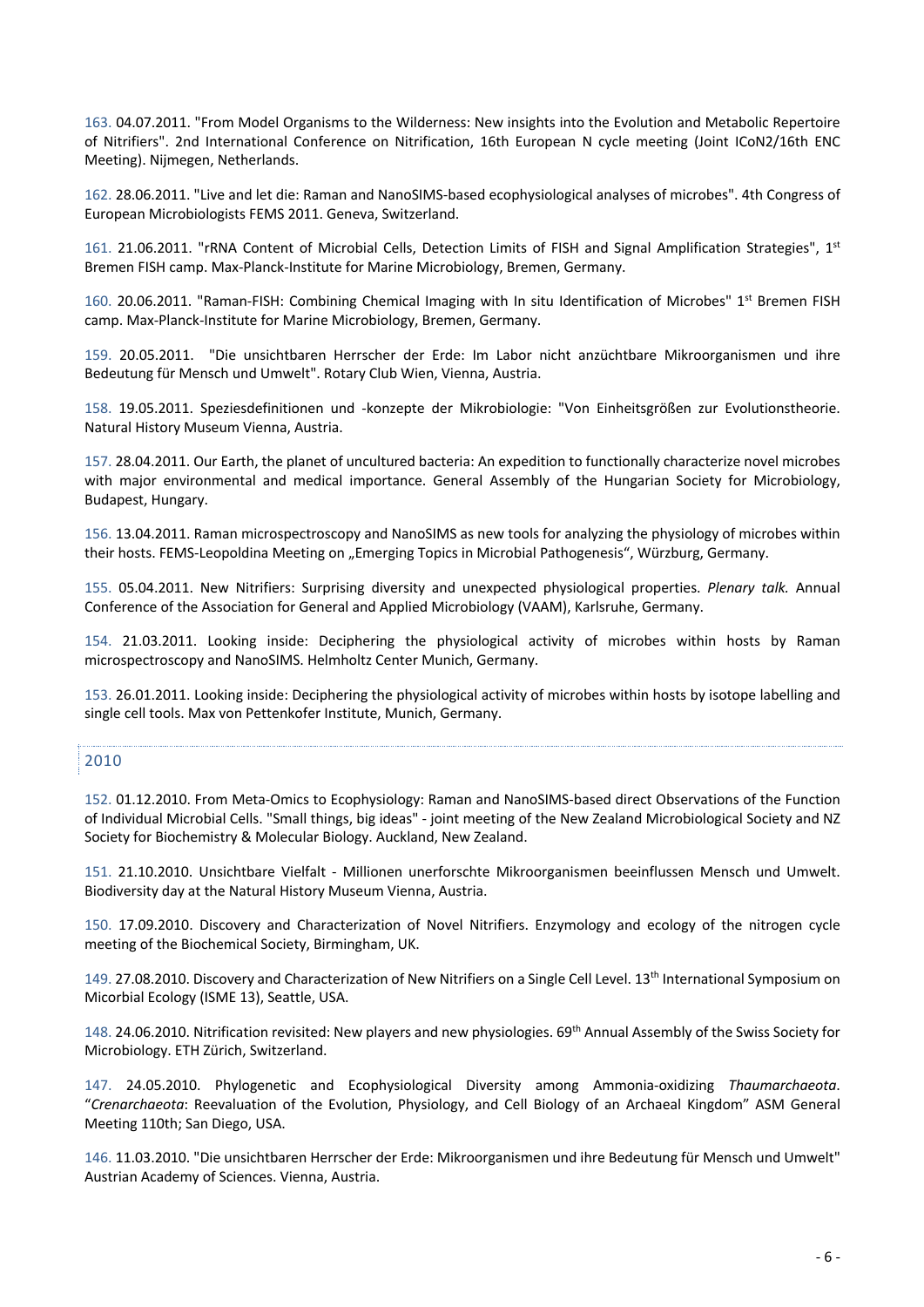2009

145. 27.11.2009. "Raman Microspectroscopy and NanoSIMS to Study the Function of Uncultured Microbes in the Environment and the Human Body". Technische Universität Wien, Austria.

144. 14.10.2009. "New Single Cell tools to investigate the physiology of obligate intracellular bacteria". ETH Zürich. **Switzerland** 

143. 18.07.2009. "Unexplored Key Players in Nitrification". Microbial Diversity Summer Course of the Marine Biological Laboratory (MBL); Woods Hole, USA.

142. 17.07.2009. "Single Cell Ecophysiology". Lecture at the Microbial Diversity Sumer Course of the Marine Biological Laboratory (MBL); Woods Hole, USA.

141. 13.07.2009. "Obligate Endosymbionts Go Astray: Extracellular Activity of Environmental Chlamydiae Revealed by Single Cell Raman Spectroscopy". Gordon Conference on Applied & Environmental Microbiology: From Single Cells to the Environment. Mount Holyoke, USA.

140. 08.07.2009. "Exploring Hidden Key Players in Nitrification" 1st International Conference on Nitrification. Louisville, USA.

139. 15.06.2009. "Unexplored Key Players in Nitrification". *Opening lecture* at the 10th International Symposium on Bacterial Genetics and Ecology (BAGECO 10). Uppsala, Sweden.

138. 18.05.2009. "Raman-FISH to Decipher the Interactions of Intracellular Bacteria and their Hosts" 109<sup>th</sup> General Meeting of the American Society of Microbiology (ASM), Philadelphia, USA.

137. 09.05.2009. "Microbial Life in Engineered Systems: From the Black Box to Microbial Systems Biology". Swiss Federal Institute of Aquatic Science & Technology (Eawag). Zürich, Switzerland.

136. 09.04.2009. "New Nitrifiers" International Symposium on the "Discovery of impossible microbes with global implications in the biogeochemical cycles of nitrogen and methane". Nijmegen University, Netherlands.

135. 06.04.2009. "Isotope Raman Microspectroscopy and NanoSIMS to Investigate the Metabolism of Intracellular Bacteria". Metabolism Meets Virulence. International Symposium on Metabolism and Bacterial Virulence. Hohenkammer, Germany.

134. 26.03.2009. "Ancient Invadors and the Evolution of Intracellular Life". International Revolution Research Symposium. Würzburg, Germany.

133. 17.03.2009. "Sulfate-Reduction in Acidic Wetlands: Hunting the Key Players of a Process with Increasing Importance for the Global Climate". EMBO-FEMS Workshop on Microbial-Sulfur Metabolism. Tomar, Portugal.

132. 20.01.2009. "Caught in the Act: Characterization of Microbial Key Players in Activated Sludge". ISME-IWA Colloquium on the Engineering of Microbial Communities. Singapur.

#### 2008

131. 23.09.2008. "Our Earth, the planet of uncultured bacteria", Life Sciences 2008 Meeting; Technische Universität Graz, Graz, Austria.

130. 22.08.2008. "Raman-FISH for Analysing Who Eats What Where and When". The 12th International Symposium on Microbial Ecology. Cairns, Australia.

129. 17.07.2008 "Diversity and Ecophysiology of Microorganisms within Sponges" Gordon Research Conference on Marine Microbes. Barga, Italy.

128. 26.06.2008. "Metagenomics Meets Ecophysiology: A New Level in Understanding Microbial Communities", Oak Ridge National Laboratories, Oak Ridge, USA.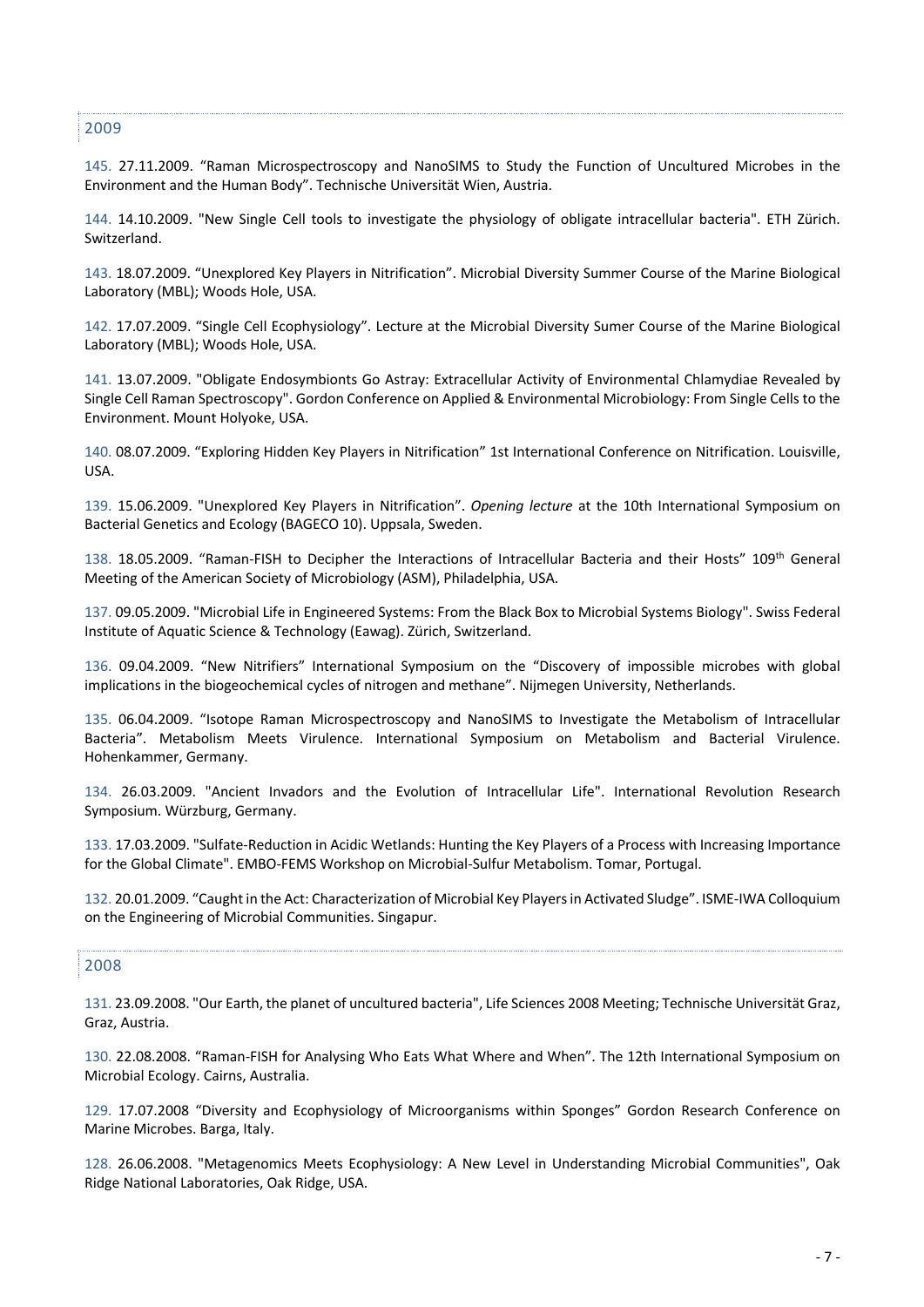127. 25.06.2008. "Our Earth, the Planet of Uncultured Bacteria: An Expedition to Characterize Novel Microbes with Major Environmental and Medical Importance", University of Tennessee, Knoxville, USA.

126. 02.06.2008. "Metagenomics Meets Engineering: Deciphering the Biology of Uncultured Bacterial Key Players in WWTPs" Leading Edge Technology Conference 2008 of the International Water Association, Zürich. Switzerland.

125. 09.04.2008. "Metagenomics and Ecophysiology of New N-Cycle Microbes". University of Hamburg, Deutschland.

124. 01.04.2008. "Microbial Ecology Meets Infection Biology: Environmental Chlamydiae and the Evolution of Intracellular Life". Frontiers in Infectious Disease Research, Symposium, University of Würzburg, Germany.

### 2007

123. 18.10.2007. "Our Earth, the planet of uncultured bacteria: An expedition to characterize novel microbes with major environmental and medical importance" Peking University - The University of Vienna Science Day. China.

122. 04.10.2007. "Environmental Chlamydiae: Ancient Invadors of Early Eukaryotes" FEMS Satellite symposia "Life Inside Cells" at the 59. Jahrestagung der Deutschen Gesellschaft für Hygiene und Mikrobiologie (DGHM). Göttingen, Germany.

121. 13.09.2007. "Deciphering the evolutionary links between *Chlamydiae* and their disparate free-living relatives" 10th International Colloquium on Endocytobiology and Symbiosis. Gmunden, Austria.

120. 08.07.2007. "Single Cell Stable Isotope Probing with FISH-Raman Spectroscopy for Deciphering the Ecophysiology of Uncultured Bacteria" 32<sup>nd</sup> FEBS Congress "Molecular Machines" Vienna, Austria.

119. 20.04.2007. "Metagenomics meets evolutionary biology: new insights into the Planctomycetes-Verrucomicrobium-Chlamydiae superphylum" 3rd Annual meeting Ecogenomics Consortium; Amsterdam, Netherlands.

118. 16.04.2007. "RAMAN-FISH and isotope arrays: New approaches for linking processes with microbial communities" European Geosciences Union; General Assembly 2007, Vienna, Austria.

117. 02.04.2007. "Decoding the evolutionary links in the *Planctomycetes-Verrucomicrobium-Chlamydiae* superphylum" Annual Conference of the (German) Association for General and Applied Microbiology (VAAM); Osnabrück, Germany.

116. 14.03.2007. "Our Earth, the planet of uncultured bacteria: An expedition to characterize novel microbes with major environmental and medical importance" Cardiff Plenary Lecture Series. Cardiff School of Biosciences; Cardiff University, UK.

115. 08.03.2007. "The nature of microbial species: Implications for diversity research in microbial ecology" EuroDiversity workshop of the European Science Foundation. Lunz am See, Austria.

#### 2006

114. 15.12.2006. "Exploring the hidden powers on planet earth: Metagenomic analyses of microbial communities." Lecture Series "Exploring Genomes" of the Vienna Biocenter. Vienna, Austria.

113. 26.10.2006. "The evolutionary links between chlamydiae and anaerobic ammonium oxidizers: A metagenomic approach". 2006 James M. Craig Memorial Seminar. Oregon State University. Corvallis, USA.

112. 25.10.2006. "Microbes: The hidden powers on planet earth." 2006 James M. Craig Memorial Lecture. Oregon State University. Corvallis, USA.

111. 06.10.2006. "Exploring the Unexpected: A Filamentous Methanotroph and Hyperthermophilic Ammonia Oxidizers". Workshop of the SFB395. Marburg, Germany.

110. 13.09.2006. "Who you are and what you do: Imaging complex microbial communities". 159th Meeting of the Society for General Microbiology. University of York, UK.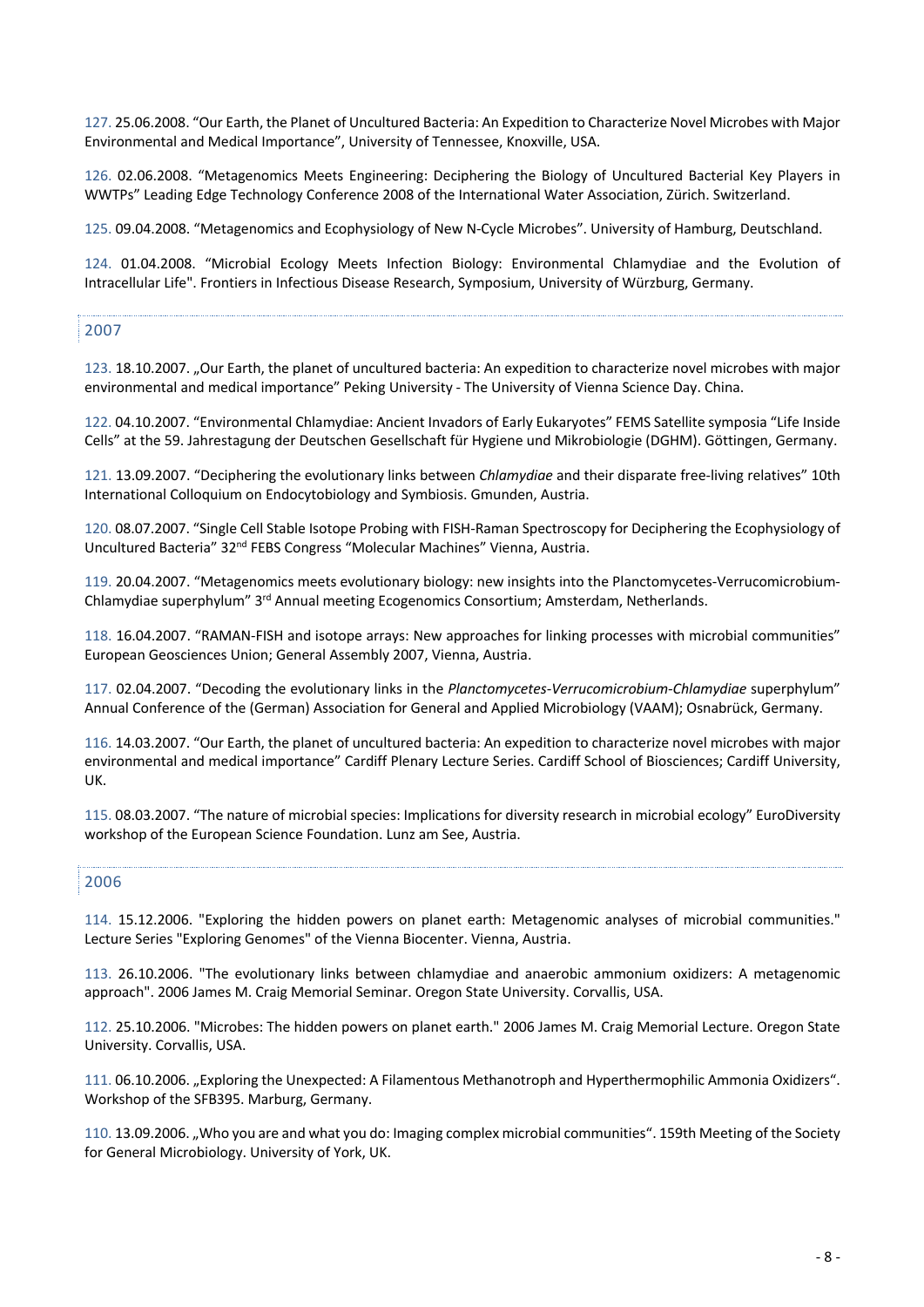109. 28.08.2006. "Exploring the unseen Majority on Planet Earth: genomics and Functional Genomics of Uncultured Bacteria" 4th GEN-AU Summer School Litschau 2006, Austria.

108. 21.08.2006. "Exploring the Unexpected: Multicellular methanotrophs and hyperthermophilic nitrifiers" ISME-11 Symposium. Vienna, Austria.

107. 19.07.2006. "Exploring the Unseen Majority on Planet Earth: Metagenomics and Functional Analyses of Uncultured Bacteria" Bioinformatisches Kolloquium der TU und LMU München. Munich, Germany.

106. 18.07.2006. "Exploring the Invisible: A Parallel Universe of Bacteria" ESOF 2006, Munich, Germany.

105. 07.06.2006. "The evolutionary links between intracellular pathogens and anaerobic ammonium oxidizers: A metagenomic approach." 2nd FEMS Congress of European Microbiologists. Madrid, Spain.

104. 30.05.2006. "Exploring the unexpected: Novel chlamydiae in the environment and in humans" 30. Jahrestagung der ÖGHMP. Linz, Austria.

103. 08.04.2006. "Environmental Chlamydiae and the evolution of intracellular pathogens" Leopoldina Symposium "Life Strategies of Microorganisms in the Environment and in Host Organisms" Bremen, Germany.

102. 22.03.2006. "Genomics and Post-genomics of Uncultured Key Players: from novel N-cycle bacteria to recently discovered environmental chlamydiae". Genomes to Systems Conference 2006. Manchester, UK.

101. 07.02.2006. "Exploiting metagenomics for understanding the biology of environmental chlamydia and uncultured N-cycle bacteria". Keystone Symposium on Microbial Community Genomics in Animals and in the Environment. Tahoe City, USA.

### 2005

100. 12.11.2005. "Mikrobielle Ökologie und ihre medizinische Bedeutung". Symposium der Österreichischen Gesellschaft für Hygiene, Mikrobiologie und Präventivmedizin "200 Jahre Lehrfach Hygiene an der Universität Wien". Wien, Austria.

99. 06.10.2005. "The community level: Physiology and Interactions of Prokaryotes in the Wilderness". International Workshop "Development and control of functional biodiversity at micro- and macro-scales". GSF-National Research Centre for Environment and Health, Neuherberg/Munich, Germany.

98. 12.09.2005. Novel approaches for study of diversity and function of microbial communities. 157<sup>th</sup> Meeting of the Society for General Microbiology. Keele University. Keele, UK.

97. 09.06.2005. "Phylochips and Isotope Arrays: Testing structure and Function of Microbial Communities". 105<sup>th</sup> General Meeting of the American Society of Microbiology. Atlanta, USA.

96. 08.06.2005. "FISH & Chips: Characterization and Quantification of Polymicrobial Communities. 105<sup>th</sup> General Meeting of the American Society of Microbiology. Atlanta, USA.

95. 07.06.2005. "Characterizing uncultured microbial key players of the nitrogen cycle: From identification to environmental genomics and ecophysiology". 105<sup>th</sup> General Meeting of the American Society of Microbiology. Atlanta, USA.

94. 27.05.2005. "New tools for identification and ecophysiological characterization of uncultured bacteria on a single-cell level" Third International Conference on Analysis of Microbial Cells at the Single-Cell Level. Hotel Panhans, Semmering, Austria.

93. 23.04.2005. "The community level: Characterizing Microbes in the Wilderness". International Workshop "Vistas for Microbial Ecology and Environmental Biotechnology". The Biodiesign Institute. Arizona State University. Phoenix, USA.

92. 12.04.2005. "Characterizing the Uncultured: From biogeochemical cycles to novel amoebal endosymbionts". Mikrobiologisches Kolloquium der Universität Würzburg, Germany.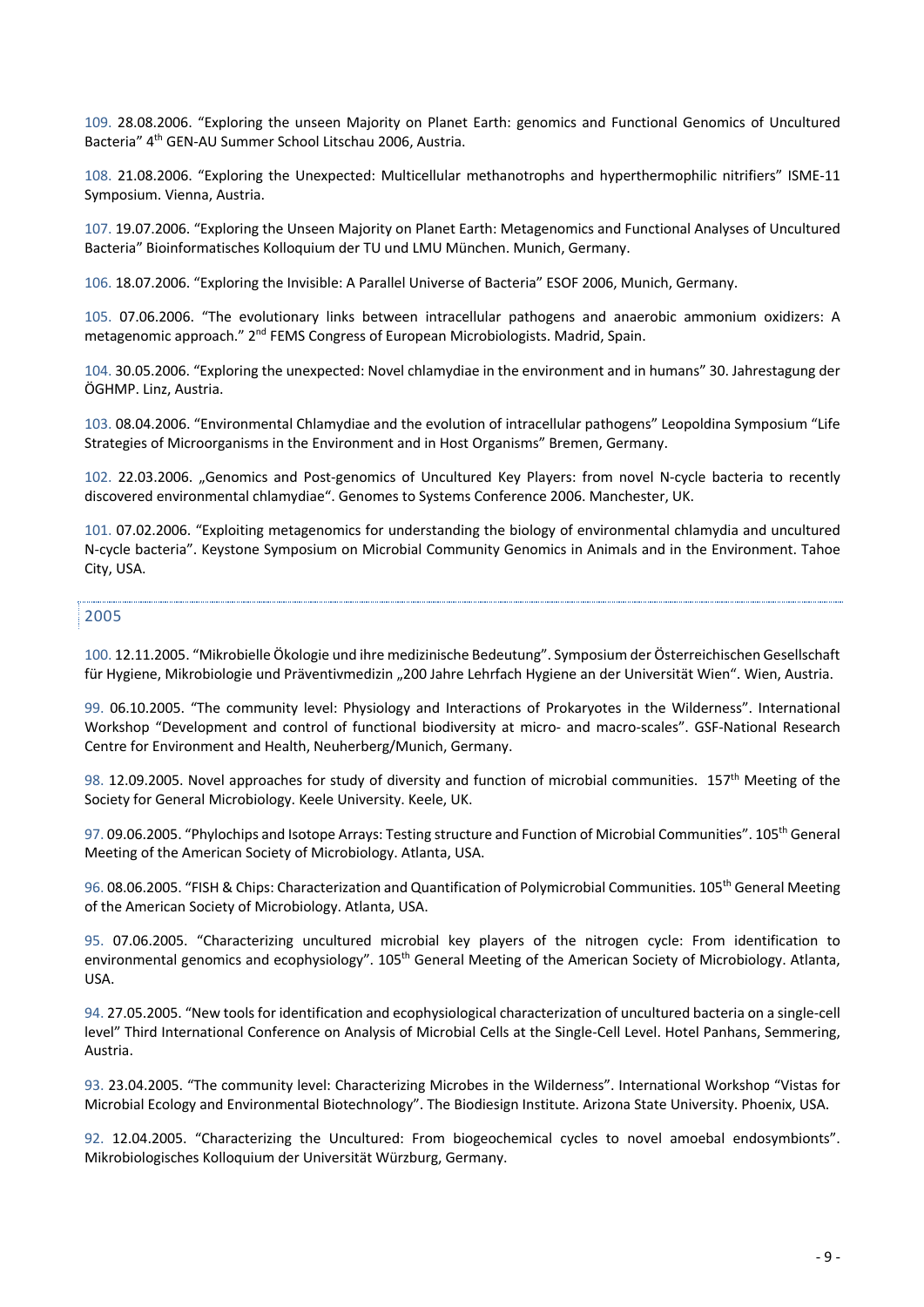91. 25.02.2005. "Characterizing uncultured prokaryotes: From biogeochemical cycles to infection ecology" Special Guest Lecture at the 12<sup>th</sup> Vienna Bio Center Recess. Schloss Krumbach, Austria.

90. 28.01.2005. Characterizing the Uncultured: From Biogeochemical Cycles to Infection Ecology. Institut für Pflanzenbiologie. Universität Zürich, Switzerland.

## 2004

89. 11.11.2004. Characterizing the Uncultured: From Biogeochemical Cycles to Infection Ecology. University of Wisconsin, Madison, USA.

88. 05.11.2004. Detection and quantification of unculturable bacteria COST Action 920, Quantification of microbes by molecular tools. University for Veterinary Medicine, Vienna, Austria.

87. 26.08.2004. New approaches for linking structure with function. 10<sup>th</sup> International Symposium on Microbial Ecology ISME-10. Microbial Planet: Sub-surface to space. Cancun, Mexico.

86. 26.05.2004. Die unsichtbare Mehrheit: Bislang nicht kultivierbare Mikroorganismen und ihre Bedeutung in Umwelt und Medizin. 29. Jahrestagung der ÖGHMP. Bad Ischl, Austria.

85. 19.04.2004. Phylogenetic and Functional Microarrays - Great Tools with Significant Limitations 1st SCOPE meeting on Microbial Environmental Genomics; Wageningen, Netherlands.

84. 22.03.2004. Diversity, ecophysiology and environmental genomics of S- and N-cycle bacteria in natural and engineered systems. Mini-Symposium: Microbial ecology: From ecosystem functioning to biotechnology application. University of Applied Life Sciences. Vienna, Austria.

83. 18.03.2004. Nicht-kultivierte Mikroorganismen und ihre Bedeutung in Umwelt und Medizin. Wissenschaftliche Sitzung der ÖGHMP. Vienna, Austria.

82. 22.01.2004. Tackling diversity and ecophysiology of N-Cycle bacteria: New molecular approaches and their limitations. EU 5th Framework IcoN Symposium. Ghent, Belgium.

#### 2003

81. 01.12.2003. New approaches for linking microbial community composition and function in terrestrial ecosystems. Institut für Bodenkunde und Standortslehre. Fachgebiet Bodenbiologie. Universität Hohenheim. Stuttgart, Germany.

80. 02.11.2003. New methods to infer community composition, architecture and ecophysiology of complex microbial biofilms. ASM Biofilm Conference. Victoria, Canada.

79. 20.10.2003. Trends in Molecular Microbial Ecology: From Microbial Community structure to ecophysiology and environmental genomics. Veterinärmedizinische Universität Wien, Institut für Tierzucht und Genetik, Vienna, Austria.

78. 06.10.2003. The environmental *Chlamydia* genome project: Revealing the evolution of pathogenicity of *Chlamydia*. European Conference on Prokaryotic Genomes. Göttingen, Germany.

77. 15.09.2003. Aktuelle Forschungstrends in der mikrobiellen Ökologie: Von der "black box" zur hochauflösenden Struktur-Funktionsanalyse komplexer mikrobieller Lebensgemeinschaften. Institut für Biotechnologie, Technische Universität Graz, Austria.

76. 12.06.2003. Diversity, ecophysiology and environmental genomics of *Nitrospira*-like nitrite oxidizers and Anammox. Metagenomics 2003. Darmstadt, Germany.

75. 20.05.2003. Combined use of fluorescent probes, isotope-labeled substrates, and microarrays for understanding ecophysiology. Division N lecture. American Society for Microbiology. 103<sup>rd</sup> General Meeting. Wahington, USA.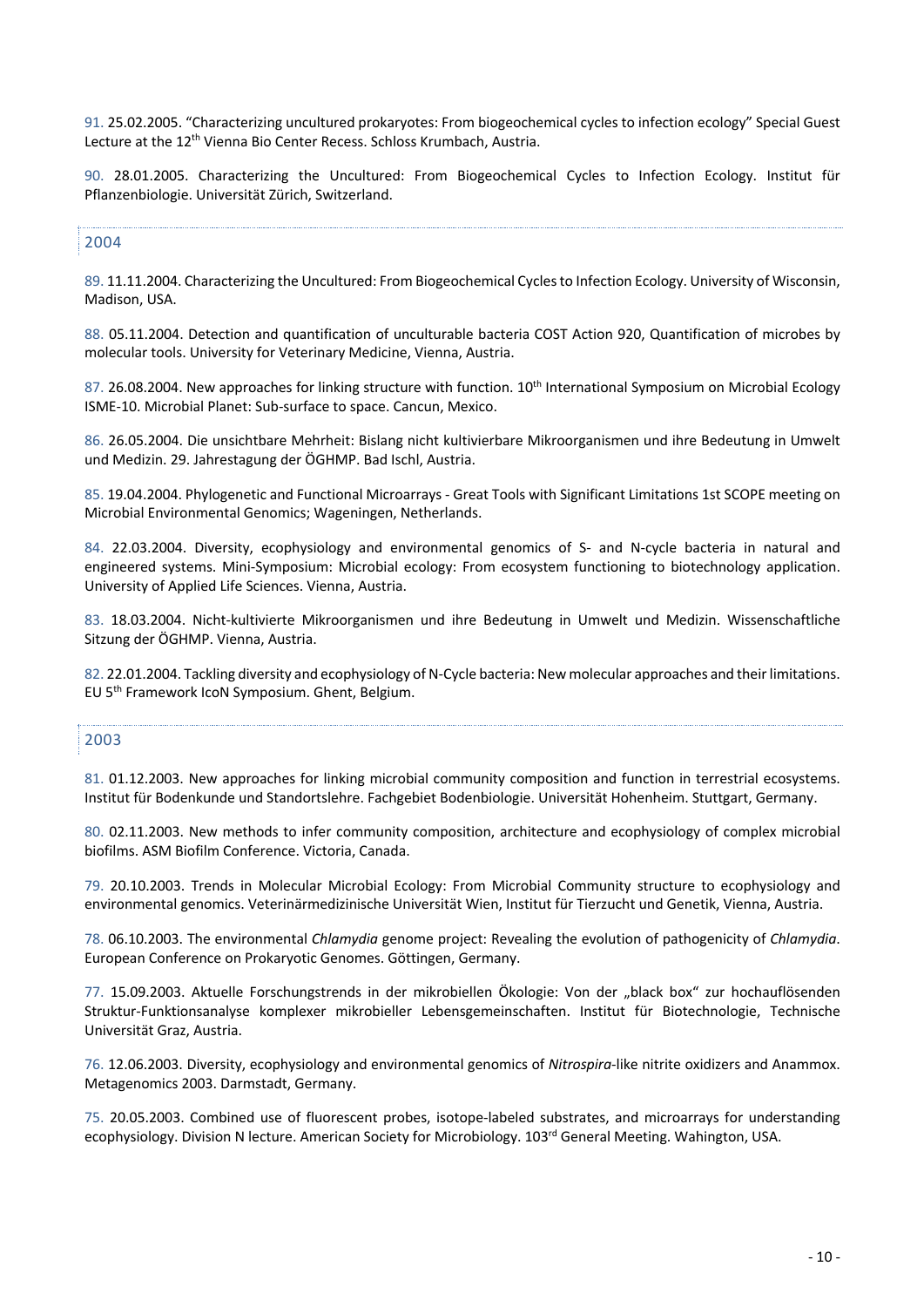74. 07.05.2003. New methods to infer composition and ecophysiology of complex microbial communities. 3èmes Rencontres des Microbiologistes de l'INRA. Dourdan, France.

73. 19.02.2003. Molecular methods for linking bacterial community structure with ecophysiology. FEMS Workshop: Assessing the Variability in Aquatic Microbial populations: Facts and Fiction. Mondsee, Austria.

## 2002

72. 21.11.2002. New perspectives in Molecular Microbial Ecology: From Community Composition to Environmental Genomics and Ecophysiology. University of Bayreuth, Germany.

71. 16.10.2002. New perspectives in Molecular Microbial Ecology: From Community Composition to Environmental Genomics and Ecophysiology. Austrian Research Centre Seibersdorf, Austria.

70. 07.10.2002 Uncultured Bacteria: Key Players in the Environment and Potential New Emerging Pathogens. Jahrestagung der DGHM in Heidelberg, Germany.

69. 31.07.2002. Microbiology of wastewater treatment. IUMS; Xth International Congress of Bacteriology and Applied Microbiology. Paris, France.

68. 24.07.2002. *In situ* characterization and genomics of intracellular symbionts of protists. Leopoldina Symposium: Parasitism, Commensalism, Symbiosis – Common Themes, Different Outcome. Würzburg, Germany.

67. 01.07.2002. Künftige Entwicklungen des Nachweises von Mikroorganismen im Lebensmittelbereich – von der Gensonde zum DNA-Chip. Kurs U39C-3. Molekularbiologische Nachweismethoden für pathogene Mikroorganismen in Lebensmitteln. Bayerisches Landesamt für Gesundheit und Lebensmittelsicherheit, Dienststelle Oberschleißheim.

66. 16.06.2002. New perspectives in molecular microbial ecology: From community composition to environmental genomics and ecophysiology. 7th Symposium on Bacterial Genetics and Ecology (BAGECO). Bergen, Norway.

65. 05.04.2002. *In situ* analysis of identity, activity and function of bacteria in environmental and clinical samples. Identification of noncultured bacteria in clinical and environmental setting. INSERM workshop #135. La Roche-Posay, France.

64. 03.04.2002. Discovery and *in situ* characterization of uncultured but biotechnologically or medically important microorganisms. Genoscope, Evry, France.

63. 22.02.2002. Functional strain differences between the three *L. monocytogenes* lineages – implications from infection studies with mammalian cell lines and protozoa of the genus *Acanthamoeba.* Symposium "Genes for therapy and prevention of disease" des Forschungsverbundes Grundlagen Gentechnischer Verfahren Kloster Banz.

#### 2001

62. 15.09.2001. Interactions between free living amoebae and their obligate bacterial endosymbionts: Phylogenetic, ecological, and clinical aspects. Kolloquium des DFG-Schwerpunktprogramms "Ökologie bakterieller Krankheitserreger" im Rahmen des Berliner Wissenschaftssommers. Berlin.

61. 12.09.2001. Molecular microbial ecology of nitrogen cycling in freshwater and wastewater. Biochemical processes and cycling of elements in the environment.  $15<sup>th</sup>$  International symposium on environmental biogeochemistry (ISEB 15). Wroclaw, Poland.

60. 28.08.2001. Molecular tools to investigate the *in situ* physiology of uncultured microorganisms. ISME 9, Ninth International Conference on Microbial Ecology, Amsterdam, Netherlands.

59. 27.08.2001. The links between microbial community composition, function and stability in wastewater treatment plants. ISME 9, Ninth International Conference on Microbial Ecology, Amsterdam, Netherlands.

58. 29.05.2001. Molecular microbial ecology. Research Center for Milk and Food Weihenstephan, Germany.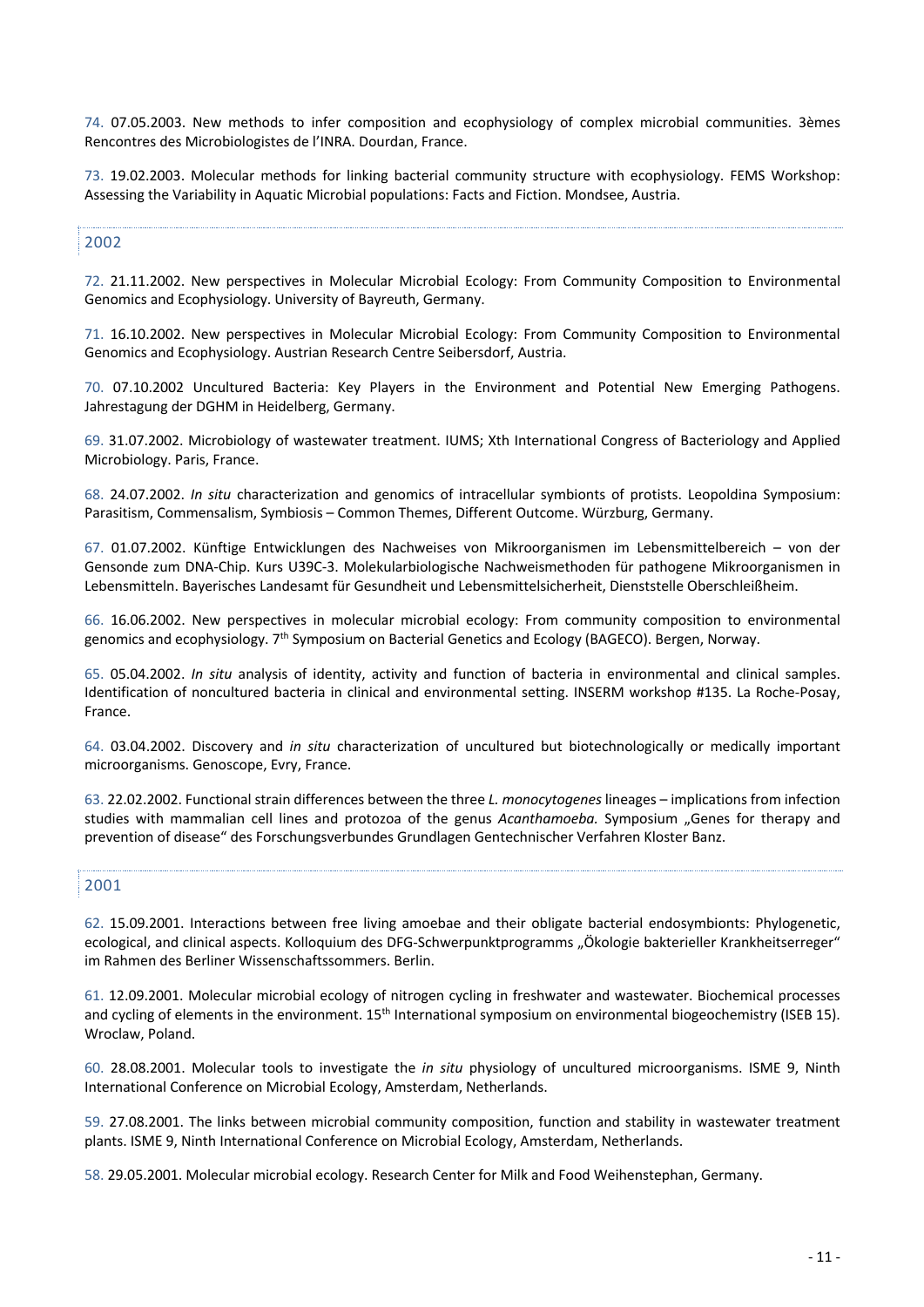57. 21.05.2001. Bacterial endocytobionts of free living amoebae: Diversity and interactions.  $1<sup>st</sup>$  joint workshop of the EAWAG and the Microbial Ecology Group. EAWAG, Dübendorf. Schweiz.

56. 15.05.2001. Bakterielle Endosymbionten von freilebenden Amöben: Diversität und Interaktionen. Abteilung Zoologie, Universität Stuttgart.

55. 03.05.2001. The links between microbial community structure, function and stability in wastewater treatment plants. COST 624 WG4 meeting on "Microbial tools: application in wastewater treatment processes" Lisbon, Portugal.

54. 30.04.2001. Molekulare Funktionsanalyse von Mikroorganismen. Bayerische Akademie der Wissenschaften, Kommission für Ökologie, Rundgespräch zum Thema: Bedeutung der Mikroorganismen für die Umwelt. München, Germany.

53. 19.04.2001. Design and application of oligonucleotide arrays to investigate composition and function of complex microbial communities. Copenhagen. Meeting on " Application of DNA Microarrays in Microbiology" of the Danish Society of Microbiology. Dänemark.

52. 14.03.2001. Molecular microbial ecology: the links between community composition, function, and stability. Genoscope, Evry, Frankreich.

51. 05.02.2001. Molecular microbial ecology of nitrification and sulfate-reduction: the links between community composition, function, and stability. Max-Planck Institut für terrestrische Mikrobiologie, Marburg, Germany.

50. 27.01.2001. Populationsstruktur, Funktion und Stabilität natürlicher mikrobieller Lebensgemeinschaften. Universität Wien. Vienna, Austria.

### 2000

49. 11.12.2000. Molecular microbial ecology – Identification and functional characterization of yet uncultured bacteria as demonstrated for novel bacterial endocytobionts of free living amoebae. Max-Planck-Institut für Infektionsbiologie, Berlin. Berlin, Germany.

48. 24.10.2000. The links between microbial community composition, function and stability – from waste water treatment to endocytobionts of free living amoeba. University of Queensland, Brisbane, Australien.

47. 25.05.2000. "Probing activity and abundance of microorganisms by combined microautoradiography and whole cell hybridization" 100<sup>TH</sup> General Meeting of the American Society for Microbiology, Los Angeles, USA.

46. 23.05.2000. Molecular microbial ecology. Washington State Department of Health. Public Health Laboratories. Seattle, USA.

45. 11.04.2000. "The links between microbial community composition and function", Fourth International Symposium on Environmental Biotechnology, Noordwijkerhout, Netherlands.

44. 15.03.2000. "The links between microbial community composition and function", 1. Gemeinsamer Kongress der DGHM, ÖGHMP und VAAM, Microbiology 2000, München, Germany.

43. 06.03.2000. "What are they doing there? Structure-function analyses in microbial ecology". Abteilung für Medizinische Mikrobiologie & Hygiene, Universitätsklinikum Ulm, Germany.

#### 1999

42. 28.10.1999. "Tackling the population structure and function of microorganisms within their environments: lessons from molecular microbial ecology"; Institut für Mikrobiologie und Genetik; Technische Universität Darmstadt, Germany.

41. 20.09.1999. "Molecular Microbial Ecology – tackling the unseen majority on planet earth"; Conference Scientia Europaea N° 4, Strasbourg, France.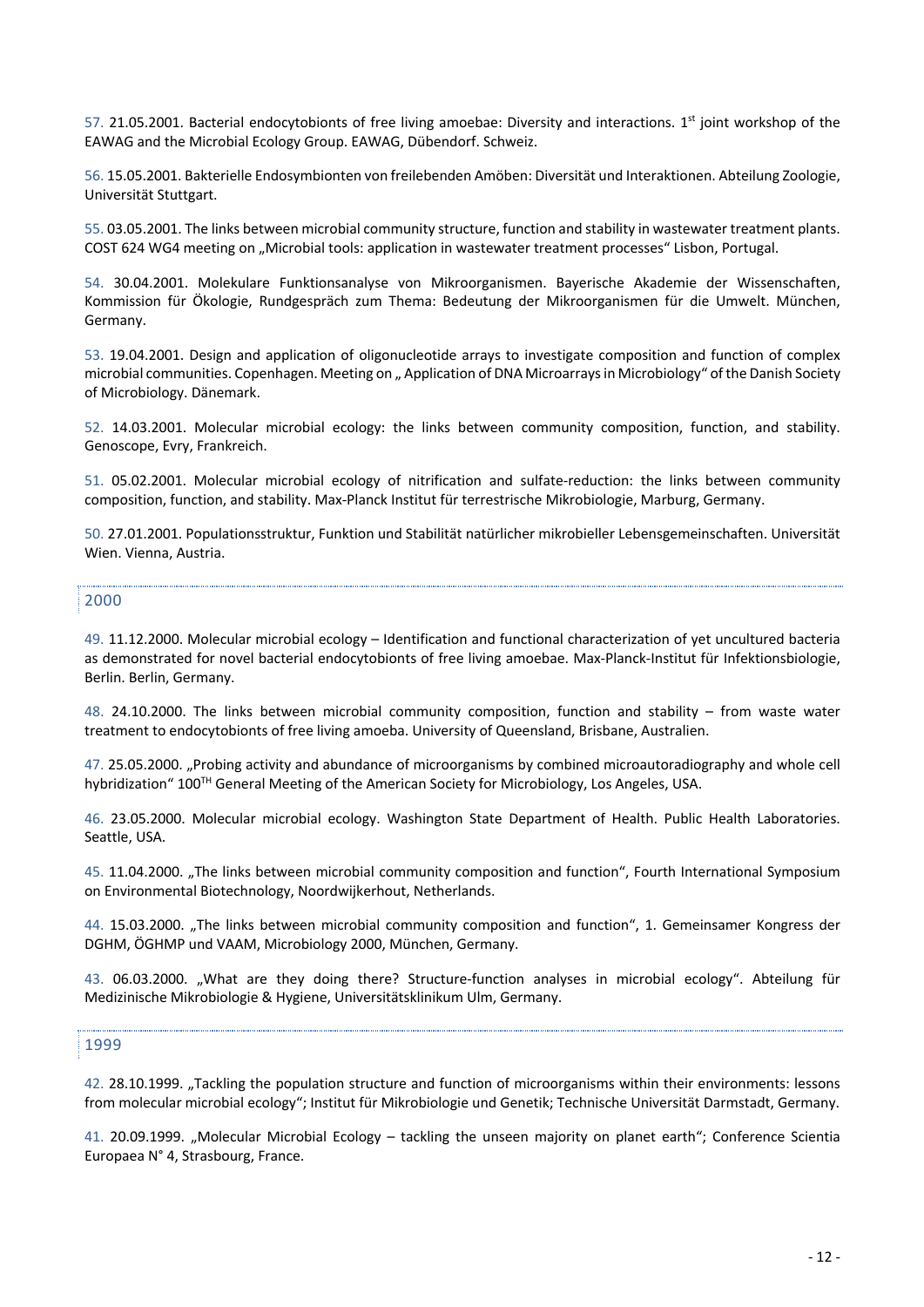40. 24.06.1999. "Neue Methoden zur *in situ* Identifizierung und Funktionsanalyse von Bakterien in ihrer natürlichen Umgebung"; Institut für medizinische Mikrobiologie; Universität Münster, Germany.

39. 04.06.1999. "Tools for enriched and mixed culture characterization – molecular probes"; COST 624 Optimal Managment of Wastewater Systems workshop, Rom, Italy.

38. 16.04.1999. "What are they doing here? *In situ* analysis of functional properties of bacteria within complex environments"143<sup>rd</sup> meeting of the Society for General Microbiology, Edinburgh, Scotland.

37**.** 6.03.1999. "*In situ* analyses of the structure and function of microbial communities responsible for nitrogen removal in activated sludge and biofilms"; The first Arab International Conference and Exhibition on Environmental Biotechnology, Abu Dhabi, United Arabic Emirates.

1998

36. 25.11.1998. "*In situ* identification of microorganisms – new developments"; Conference on characterization of bacteria and their activity in mixed systems; University of Aalborg; Denmark.

35. 10.11.1998. "Combining nucleic acid techniques with microautoradiography and cultivation to characterize the microbial community structure, spatial organization and function in waste water treatment plants"; International SFB411 workshop on Biofilms in aerobic wastewater treatment: An interdisciplinary approach; Garching, Germany.

34. 23.10.1998. "*In situ* analysis of functional properties of bacterial communities"; Infotag der DECHEMA New Approaches to exploit Microbial Diversity, Frankfurt am Main, Germany.

33. 12.10.1998. "New insights in the microbial population structure of biological nitrogen removal plants: *Nitrosococcus mobilis*, *Nitrospira*-like bacteria and *Azoarcus* sp. as dominant populations"; New Advances in Biological Nitrogen and Phosphorus Removal for Municipal or Industrial Wastewaters, INRA, Narbonne, France.

32. 27.09.1998. "*In situ* identification of *Listeria monocytogenes* on a strain specific level – implications on virulence"; FORGEN-Symposium Genes for Therapy and Prevention of Disease, Kloster Banz, Staffelstein, Germany.

31. 08.09.1998. "Combined molecular and conventional analysis of nitrifying and denitrifying bacterial diversity in activated sludge". Körber Symposium on Molecular and Microsensor Studies of Microbial Communities; Bremen, Germany.

30. 02.09.1998. "*In situ* Funktionsanalyse"; PCR-Workshop der Tiefbau Berufsgenossenschaft, München, Germany.

29. 21.07.1998. "*In situ* Nachweis von rRNS und mRNS zur Untersuchung von obligat und fakultativ intrazellulären Bakterien"; Biozentrum der Universität Würzburg, Germany.

28. 24.06.1998. "*In situ* Analyse der Zusammensetzung, Dynamik und Funktion von Bakteriengemeinschaften in kommunalen und industriellen Kläranlagen mit Hilfe von Gensonden"; Informationstag der Firma EnviroConsult zur Behandlung von Prozeßwässern aus der Faulschlammentwässerung, München, Germany.

27. 27.04.1998. "Sulfite reductase as a marker for phylogenetic and ecological studies of sulfate-reducing prokaryotes"; Max-Planck Institut für terrestrische Mikrobiologie Marburg, Germany.

26. 16.03.1998. "Biomass characterization: State of the art"; Modelling and Microbiology of Activated Sludge Processes, Kollekolle, Denmark.

25. 11.03.1998. "Polyphasic approach to analyze the natural diversity of nitrifying and denitrifying bacteria in activated sludge and biofilms" COE Symposium on Microbial Community and Functions in Wastewater treatment Processes. Tokyo, Japan.

24. 29.01.1998. "*In situ* Nachweis von rRNS und mRNS zur Struktur- und Funktionsanalyse komplexer mikrobieller Lebensgemeinschaften: Von den Grundlagen zur Anwendung in Medizin und Umweltschutz"; Universität Würzburg, Germany.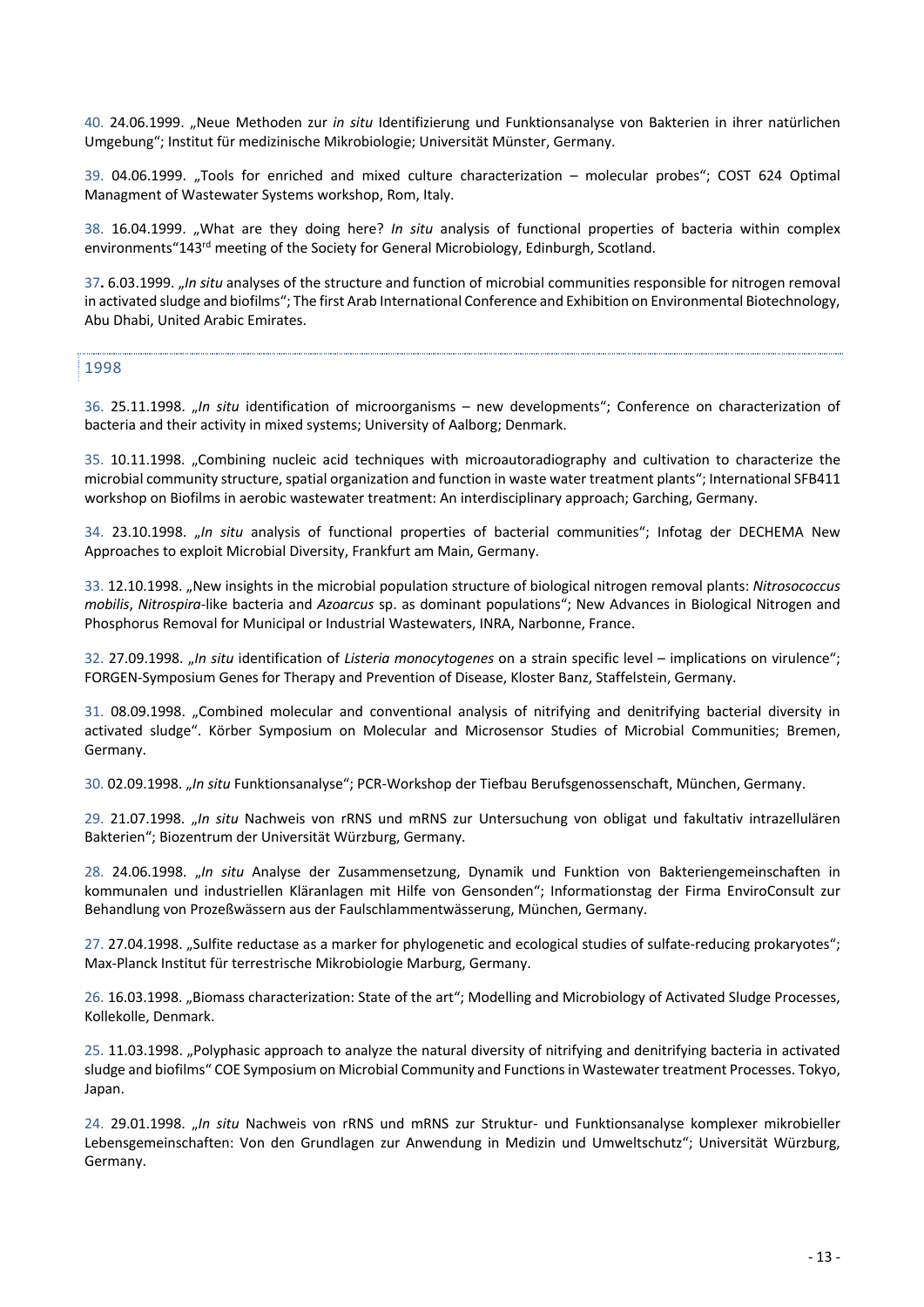23. 07.01.1998. "*In situ* Nachweis von rRNS und mRNS zur Struktur- und Funktionsanalyse komplexer mikrobieller Lebensgemeinschaften: Von den Grundlagen zur Anwendung in Medizin und Umweltschutz"; Universität Dresden, Germany.

### 1997

22. 09.10.1997. "*In situ* Bestimmung von zur Fadenbildung befähigten Belebtschlammbakterien zur frühzeitigen Beurteilung von Blähschlamm- und Schwimmschlammentwicklung"; 52. Fachtagung des Bayerischen Landesamtes für Wasserwirtschaft zum Thema "Neueste Entwicklungen in der *in situ*-Charakterisierung mikrobieller Biozönosen in Abwasser, Oberflächengewässern, Grund- und Trinkwasser, München, Germany.

21. 9.10.1997. "*In situ* –Charakterisierung von nitrifizierendem Belebtschlamm am Beispiel einer Anlage der Tierkörperbeseitigungsindustrie" 52. Fachtagung des Bayerischen Landesamtes für Wasserwirtschaft zum Thema "Neueste Entwicklungen in der *in situ*-Charakterisierung mikrobieller Biozönosen in Abwasser, Oberflächengewässern, Grund- und Trinkwasser, München, Germany.

20. 09.10.1997. "*In situ* Nachweis von Bakterien, die zur erhöhten biologischen P-Elimination beitragen"; 52. Fachtagung des Bayerischen Landesamtes für Wasserwirtschaft zum Thema "Neueste Entwicklungen in der in situ-Charakterisierung mikrobieller Biozönosen in Abwasser, Oberflächengewässern, Grund- und Trinkwasser, München, Germany.

19. 09.10.1997. "*In situ* Nachweis von Bakterien, die zur erhöhten biologischen P-Elimination beitragen"; 52. Fachtagung des Bayerischen Landesamtes für Wasserwirtschaft zum Thema "Neueste Entwicklungen in der in situ-Charakterisierung mikrobieller Biozönosen in Abwasser, Oberflächengewässern, Grund- und Trinkwasser, München, Germany.

18. 15.07.1997. "Einsatz von Gensonden in der Abfallforschung"; Kolloquium Wassergüte- und Abfallwirtschaft des Lehrstuhls für Wassergüte und Abfallwirtschaft; TU München, Germany.

17. 18.06.1997. "Identifizierung von Bakterien in Umweltproben mit Hilfe von fluoreszenzmarkierten Gensonden"; Seminar Biochemische Phytopathologie, Lehrstuhl für Phytopathologie der TU München, Freising, Germany.

16. 11.06.1997. "The use of gene probes for the analysis of the structure, dynamics and function of microbial communities in sewage treatment"; Lyonnaise des Eaux, Paris Le Pecq, France.

15. 29.04.1997. "Use of gene probes to monitor structure and function of complex microbial communities in sewage treatment"; Europäisches Seminar über die Behandlung von Abfällen; Narbonne; France.

14. 19.04.1997. "Polyphasic approach to analyze the natural diversity of ammonia oxidizing bacteria"; Second Körber Meeting, Prag, Czech Republic.

13. 14.04.1997. "*In situ* analysis of the structure, dynamics and function of bacterial communities in biofilms"; International Conference on Biofilms in Aquatic Systems, University of Warwick, England.

#### 1996

12. 12.12.1996. "Phylogenetische und ökologische Untersuchungen sulfatreduzierender Bakterien anhand vergleichender Sequenzanalysen der Gene der dissimilatorischen Sulfitreduktase"; Universität Bonn, Germany.

11. 29.11.1996. "Sulfite reductase as a marker for phylogenetic and ecological studies of sulfate-reducing prokaryotes"; University of Aarhus; Denmark.

10. 27.11.1996. "Sulfite reductase as a marker for phylogenetic and ecological studies of sulfate-reducing prokaryotes"; Max-Planck Institut für marine Mikrobiologie, Bremen, Germany.

9. 19.11.1996. "Biomass characterization by gene probes"; COST 682 Meeting; Bologna, Italy.

8. 31.01.1996. *In situ* hybridization techniques for determining microbial community structures and dynamics in activated sludge"; Northwestern University, Evanston, USA.